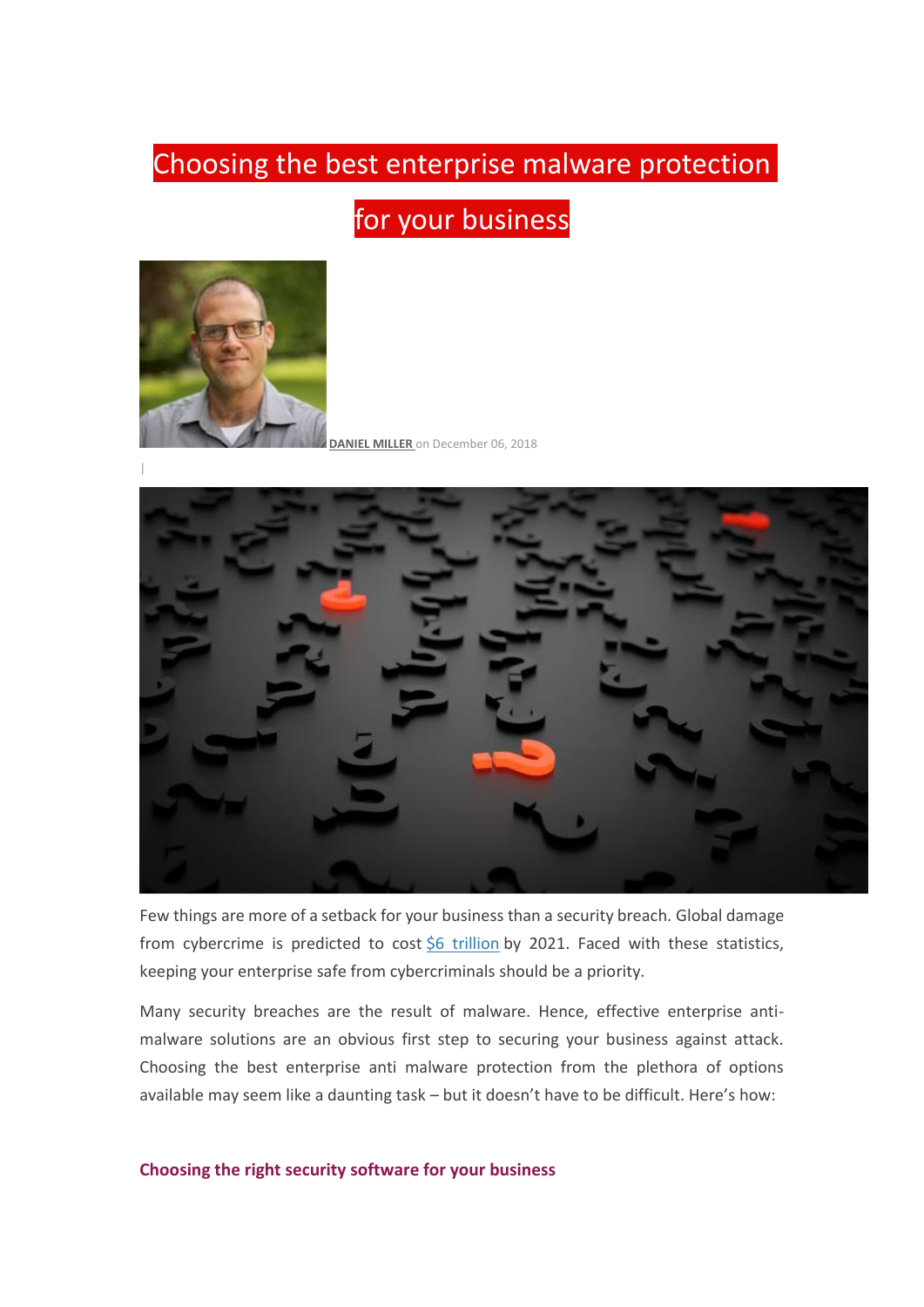There is no one-size-fits-all approach to choosing security software. Yet one key point is to recognize that a multilayered approach, using a combination of different types of security software, provides the best protection against the widest possible variety of cyber threats. A basic anti-virus/anti malware software program is a critical layer of endpoint protection for most businesses, but this layer alone won't provide complete protection from security threats. There are many other [endpoint protection](http://blog.ericom.com/Endpoint-Protection-Tools-Products-and-Best-Practices/)  [tools](http://blog.ericom.com/Endpoint-Protection-Tools-Products-and-Best-Practices/) available, including URL filters, email encryption software and [secure browsing](https://www.ericom.com/solutions/browser-isolation/)  [solutions](https://www.ericom.com/solutions/browser-isolation/). Some vendors offer various enterprise 'security suites' that combine a core anti malware and firewall feature with built-in management tools. Whatever you choose, make sure you are covered from every angle. Don't rely on just one solution.

A good way to go about choosing software is to download a free trial and see how it works for your business, before making a final decision. Ask yourself the following questions:

- What features are included? What threats does the software protect against?
- Is performance adequate, without any slow-down or crashes?
- Is it easy for you and your employees to use?
- Can it be customized to suit your requirements?
- Is it compatible with your other software and devices?
- Is it competitively priced?
- Does the vendor provide support for setup and ongoing maintenance?

## **The first layer of protection – anti malware software**

The first layer of protection should consist of the best enterprise anti malware software. Common forms of malware include viruses, adware, Trojans, rootkits and ransomware. Anti-malware tools may cover some or all of these threats. It's important to check that the combination of software you choose will detect all types of threat. Often, what is called 'anti-virus' software actually detects more than just viruses. An enterprise-grade anti-malware solution should combine both anti-virus/anti malware software and management tools so you can manage the software from one central server or PC – this means you don't need to rely on your employees to keep the software up-to-date on their own machines. Many of these solutions also provide network protection tools.

The number of client machines you have may determine the type of software you need – many leading vendors offer business or enterprise anti-malware software suited for different size businesses. Licensing is generally available per user or device, allowing you to buy more licenses as needed. If your employees use their mobile devices at work, ensure the software you choose will protect those devices too.